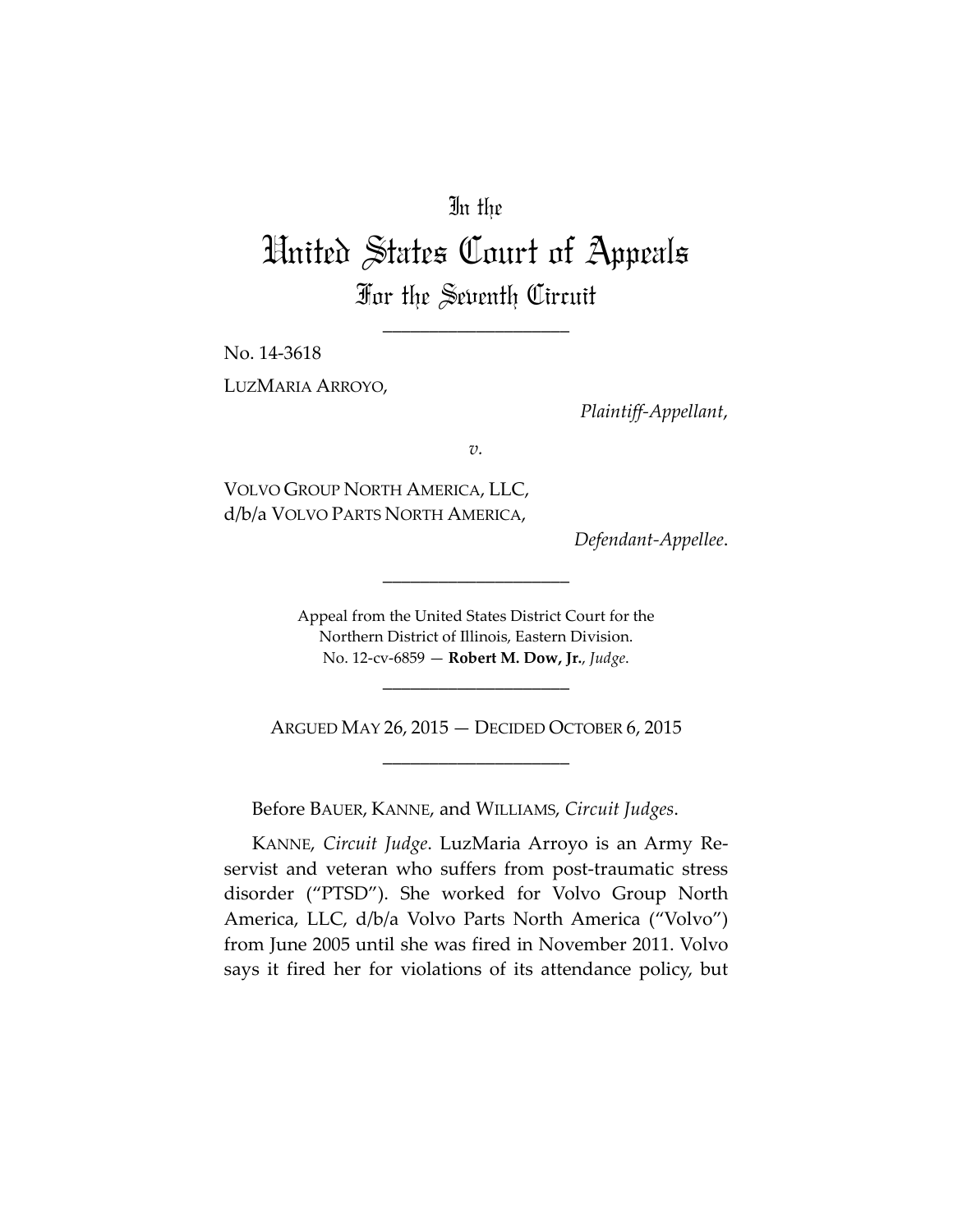Arroyo claims the real reason was discrimination on the basis of her military service and her disability.

Arroyo sued Volvo in federal district court for discrimination, retaliation, and failure to provide reasonable accommodations in violation the Uniformed Services Employment and Reemployment Rights Act, 38 U.S.C. § 4301 *et seq.* ("USERRA"), the Americans with Disabilities Act,  $42$  U.S.C. § 12101 *et seq.* ("ADA"), the Rehabilitation Act of 1973, 29 U.S.C. § 791 *et seq.*, and Title VII of the Civil Rights Act of 1964, 42 U.S.C. § 2000e *et seq.* Arroyo also brought a state-law claim for intentional infliction of emotional distress. The district court granted Volvo's motion for summary judgment on all counts and awarded Volvo, as the prevailing party, its reasonable costs.

We now reverse the district court's order with respect to Arroyo's discrimination claims under USERRA and the ADA because Arroyo has raised genuine, material factual issues that should be resolved at trial. We also vacate the district court's award of Volvo's costs. In all other respects, however, we affirm the judgment of the district court.

#### **I. BACKGROUND**

Because this is an appeal from summary judgment, we summarize the facts in the light most favorable to the nonmoving party and draw all reasonable inferences in her favor, without necessarily vouching for their accuracy. *Malin v*. *Hospira, Inc., 762 F.3d 552, 554 (7th Cir. 2014). LuzMaria Ar*royo worked as a material handler in Volvo's Parts Distribution Center in Joliet, Illinois, from June 13, 2005, to November 8, 2011. Her main job was to retrieve vehicle parts with a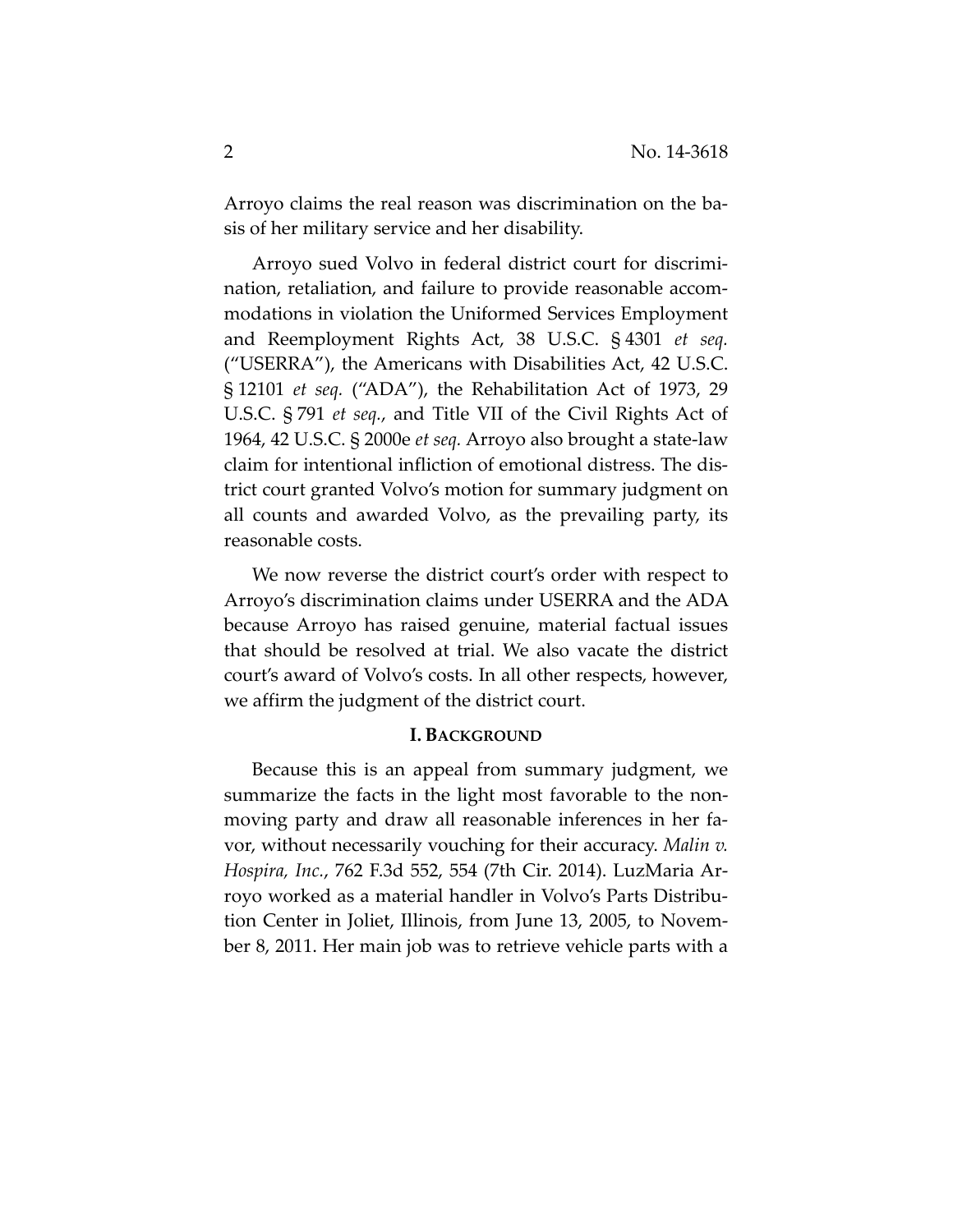forklift and pack them for shipment. From 2009 on, she worked the second shift from  $4:30$  p.m. to  $12:30$  a.m.

#### A. Arroyo's Military Leave; Management's Reaction

Volvo hired Arroyo with knowledge that she was a member of the U.S. Army Reserve. She was the only active reservist at the Joliet facility. During her employment, she deployed twice to Iraq and Kuwait: from April 2006 to May 2007 and from April 2009 to August 2010. (She had also deployed another time before she came to work at Volvo.) Additionally, Arroyo took regular leave for weekend drills, training, and other military activities. In all, she received more than 900 days of military leave during her six-and-ahalf years at Volvo. The company allowed her to modify her work schedule to take leave, and she was never directly disciplined for doing so.

But Arroyo points to evidence, including numerous internal emails obtained in discovery, suggesting that her supervisors were frustrated from the beginning about her schedule and absences. In the fall of 2005, Arroyo traveled several times to Fort Benning, Georgia, where her unit was based, for military drills. In addition to the days of actual training, Arroyo also took off time beforehand and afterward to drive to and from Georgia. That apparently frustrated material handling supervisor Michael Temko, who questioned her about why she needed the additional time. Temko later emailed Keith Schroeder, the director of distribution, to ask, "[A]re we required to give her the day before and day after" for travel?" Schroeder forwarded the inquiry to Bruce Olin, the Director of Labor Relations, adding:

> I find myself with a dilemma if I were to discipline a person for taking too much time off for military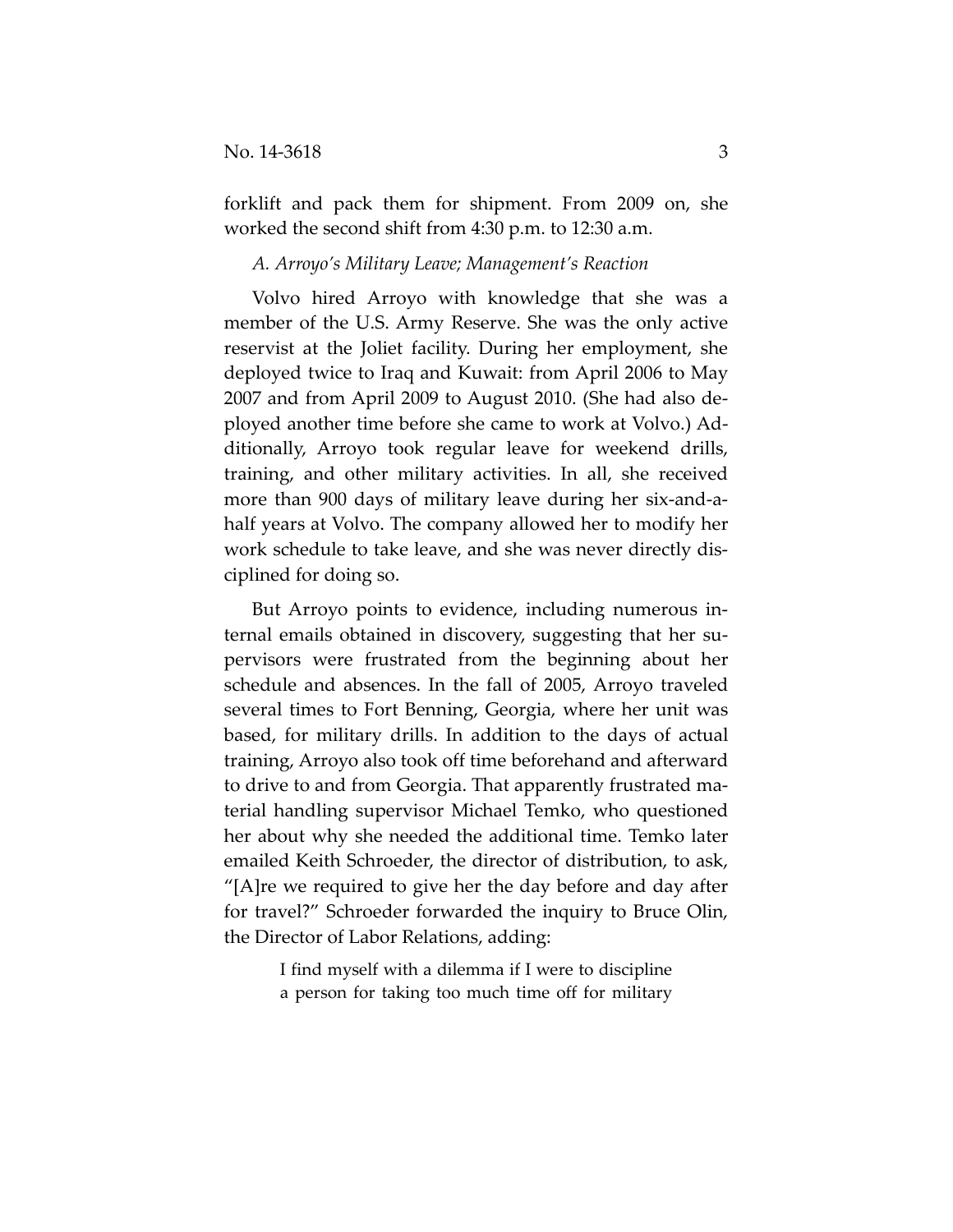reserve duty .... I certainly give her credit for serving our country but of course I am also responsible for our business needs.

According to Arroyo's affidavit, Schroeder later told her in a meeting, with Temko present, that her military duties were becoming an undue hardship for Volvo and that she needed to transfer to a local unit. Corroborating this account, an email several weeks later from HR Manager Cecilia Jarvis to Schroeder referred to "the undue hardship it [*i.e.*, Arroyo's"] absences] is causing to our operation."

On October 28, Olin responded to Schroeder's earlier email. Olin explained:

> First, we do not have to grant time off for [Arroyo's] travel time. Her legal obligation is 2 weeks per year, which we do give off, and 1 weekend per month. The drills she attended were most likely extra training, which we do not have to grant the time. We do not have to give extra time for her travel to and from her weekend duty. She does have the option to transfer to a closer unit, we cannot make her transfer.

Schroeder forwarded the email to Temko, predicting "Luz-Maria will challenge us." Following Olin's advice, Temko told Arroyo "that she is not entitled to a travel day  $\dots$  [A]ny" day that she takes for travel ... will fall under our attendance policy." In other words, she would be penalized.

As it turned out, Olin's advice was wrong. After doing some research, Jarvis clarified that the law "now treats voluntary orders and involuntary orders [what Olin called 'extra training'] the same." And the Employer Support for the Guard and Reserve ("ESGR"), which got involved at Ar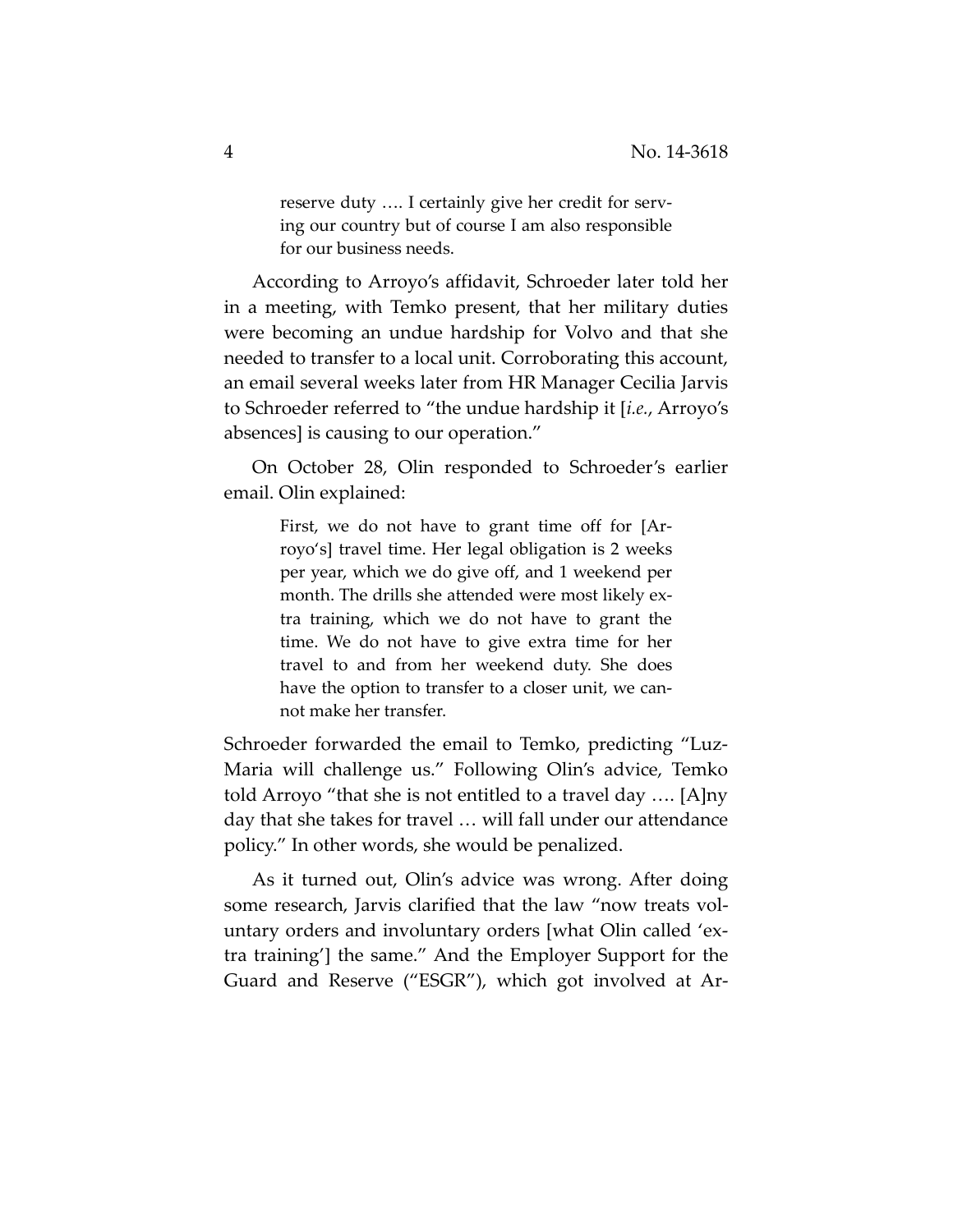royo's request, explained that she was entitled to "travel time" plus an eight hour rest period following her drill before having to report to work" (as Jarvis reported to Temko at the end of December).

Arroyo deployed to Baghdad from April 2006 to May 2007. In April 2007, Temko complained to Olin that Arroyo had contacted him only once since she deployed. "For our planning/scheduling purposes," Temko explained, "it would be beneficial for us to know her status." He asked whether he could contact her unit. Olin responded: "Unfortunately, there isn't a lot we can do.... Per the law we have to wait for her. Sorry it isn't what you wanted to hear."

When Arroyo returned to work, according to her affidavit, Temko again suggested that she seriously consider transferring to a local unit, and Schroeder called her into his office and made it "very clear" that her job depended on her doing so. Therefore, in March 2008, she changed her duty station (reluctantly, she says) to Darien, Illinois.

Arroyo received orders to go on active-duty training with her new unit from April to October 2008. When she returned, Arroyo reports, Temko and Schroeder expressed dissatisfaction with the fact that she had been away for so long. The next month, Arroyo was away again for training from November 3 to 10. She had the next day off for travel, but then did not show up for three more days of work. In an internal email, Temko discussed disciplining, suspending, or possibly" firing" her" for" her" absences." But" when" Schroeder" called Arroyo, he received a copy of new orders extending her training from November 12 to 26. Although Schroeder had " issues with her lack of communications," as he ex-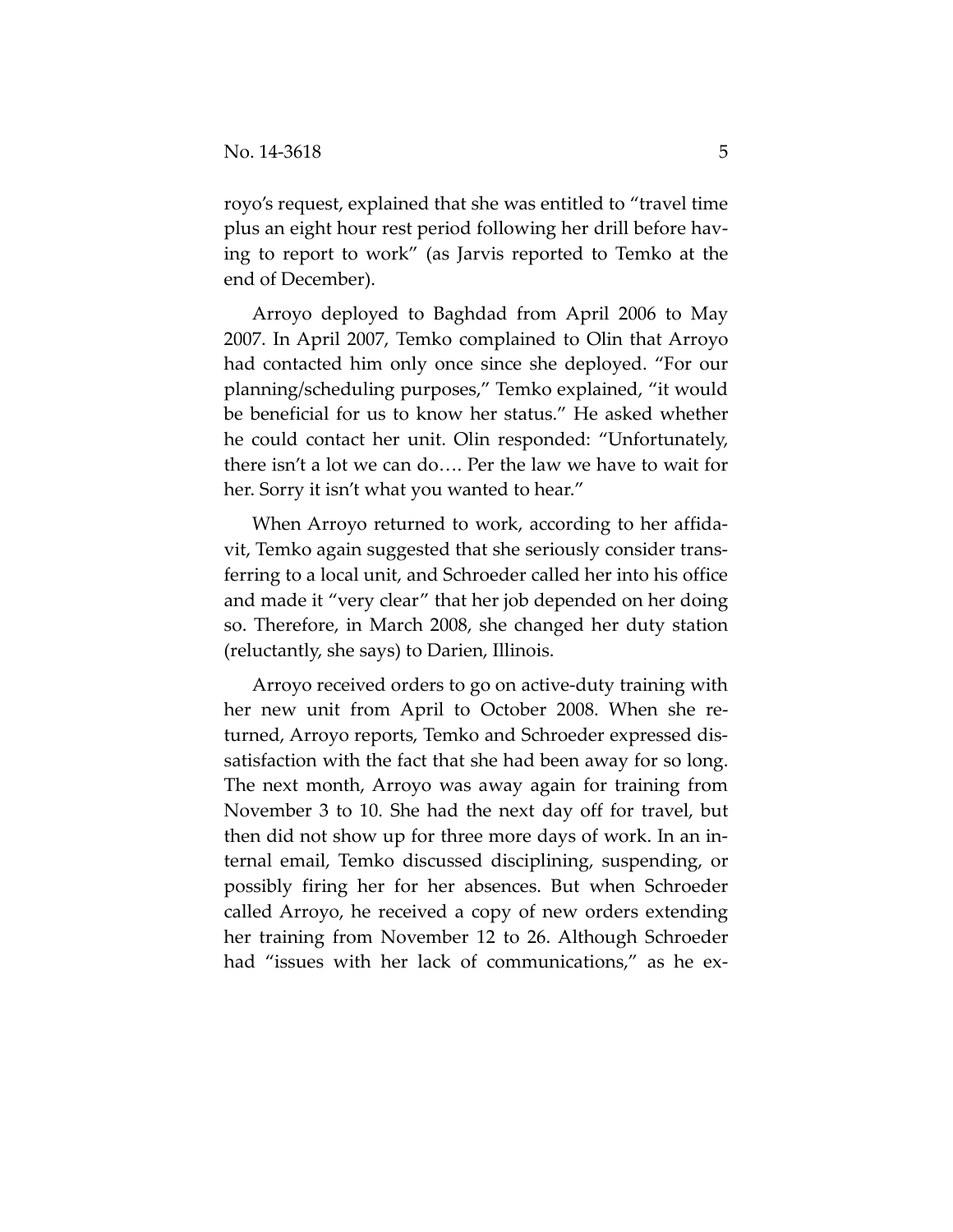plained in an email, "we likely have no recourse due to her military service."

From mid-April 2009 to mid-August 2010, Arroyo deployed overseas again in support of Operation Iraqi Freedom. Although USERRA gave her 90 days post-deployment to notify Volvo of her plans, *see* 38 U.S.C. § 4312(e)(1)(D), Schroeder opined in an email that she "should have returned" to work on August 15, 2010." Management decided to offer her a voluntary severance package and expressed hope that she would accept it. They presented it to her on the first day after Arroyo returned to work, September 28, 2010. But she declined the package.

#### *B. Arroyo's PTSD and Requested Accommodations*

After returning from her second deployment, Arroyo received treatment for symptoms of PTSD and was formally diagnosed in January 2011. She checked herself into the emergency room on December 23, 2010; the next day she emailed Schroeder to tell him what was happening and that the doctor ordered her not to work through the 30th. In an internal email, Schroeder considered disciplining her, but she later provided a doctor's note and discharge paperwork excusing the absences.

Around the same time, Arroyo provided documentation about her rights to one of her supervisors, Sherrie Jankowski. Jankowski then wrote to Schroeder on December 2, 2010, that "[Arroyo] is really becoming a pain with all this." Later that month, after Arroyo checked into the ER, Jankowski reported in an email to Schroeder (possibly in jest) "several" rumors for [Arroyo's] not being here," including that "[s]he's" on vacation in Hawaii."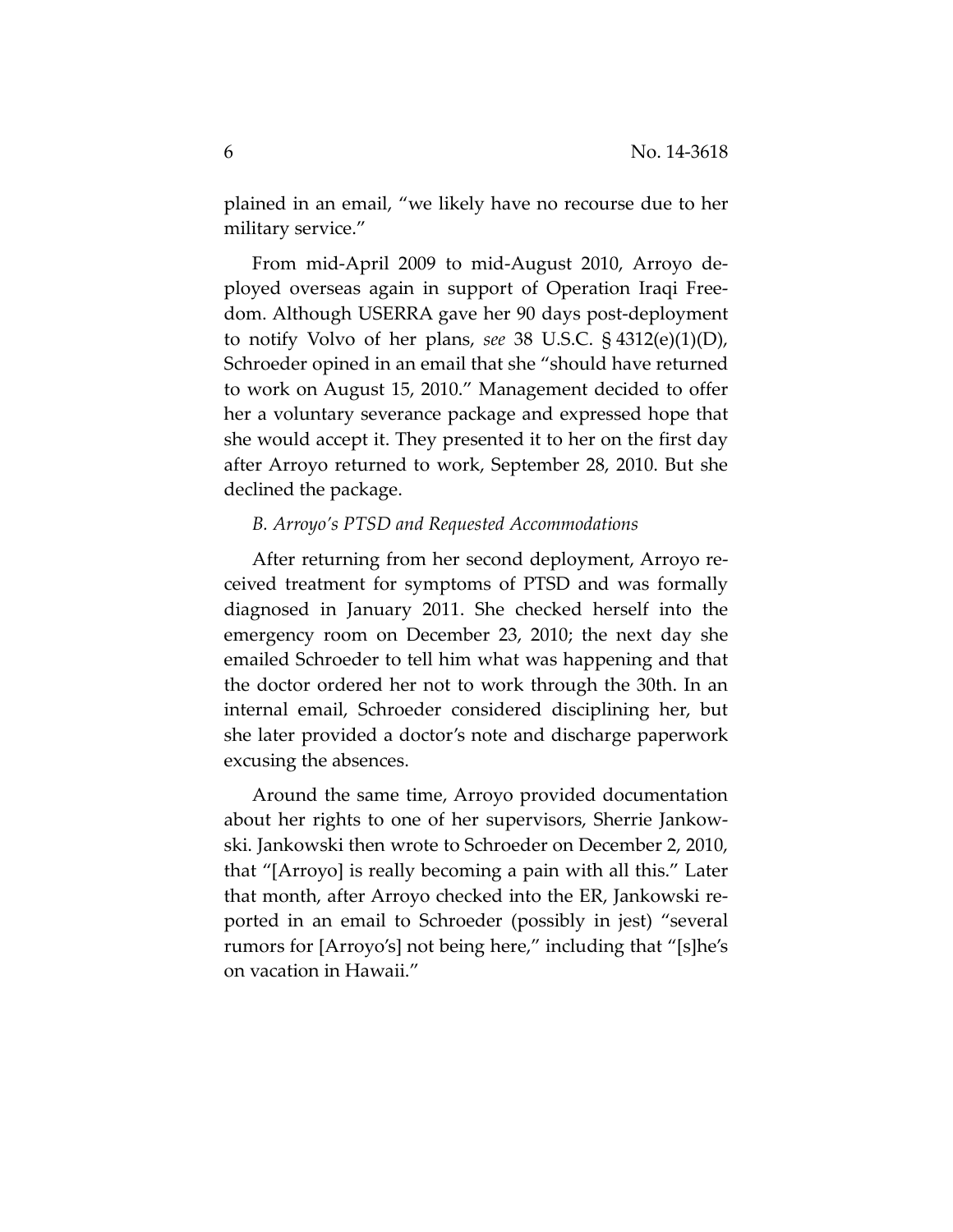Arroyo took FMLA and disability leave from December 23, 2010, through March 22, 2011. When she returned, she began therapy for her PTSD. Volvo allowed her to leave her shift early or arrive late once a week to attend therapy sessions from April through October 2011. Arroyo also requested a number of other accommodations. Volvo granted many of them, including: a quiet place to meditate before work and during breaks; a mentor; time off for counseling; and breaks and support during panic or anxiety attacks. Other requested accommodations—a more flexible schedule, use of earplugs or headphones in both ears, day-to-day guidance and feedback, putting all communications in writing, and disability awareness training—were under review.

## *C. Volvo's Discipline and Termination of Arroyo*

Material handlers at the Joliet facility were subject to a local attendance policy, administered by Temko and Schroeder. Employees receive whole or fractional "occurrences" for unexcused absences or tardiness. Each time there is an occurrence, Volvo looks back at the employee's history. If the employee compiles two occurrences within four weeks or five occurrences within six months, the company takes "corrective action." There are four progressive disciplinary steps: verbal warning, written warning, three-day suspension, and termination. If an employee goes six months without an occurrence, her disciplinary "level" decreases a step. Months spent on military or most other types of leave do not count toward the six-month clock.

In 2009, Arroyo received a verbal warning. In October 2010, after Arroyo returned from her second deployment, she received two half-occurrences for being 22 and 20" minutes late to her work station, plus one full occurrence for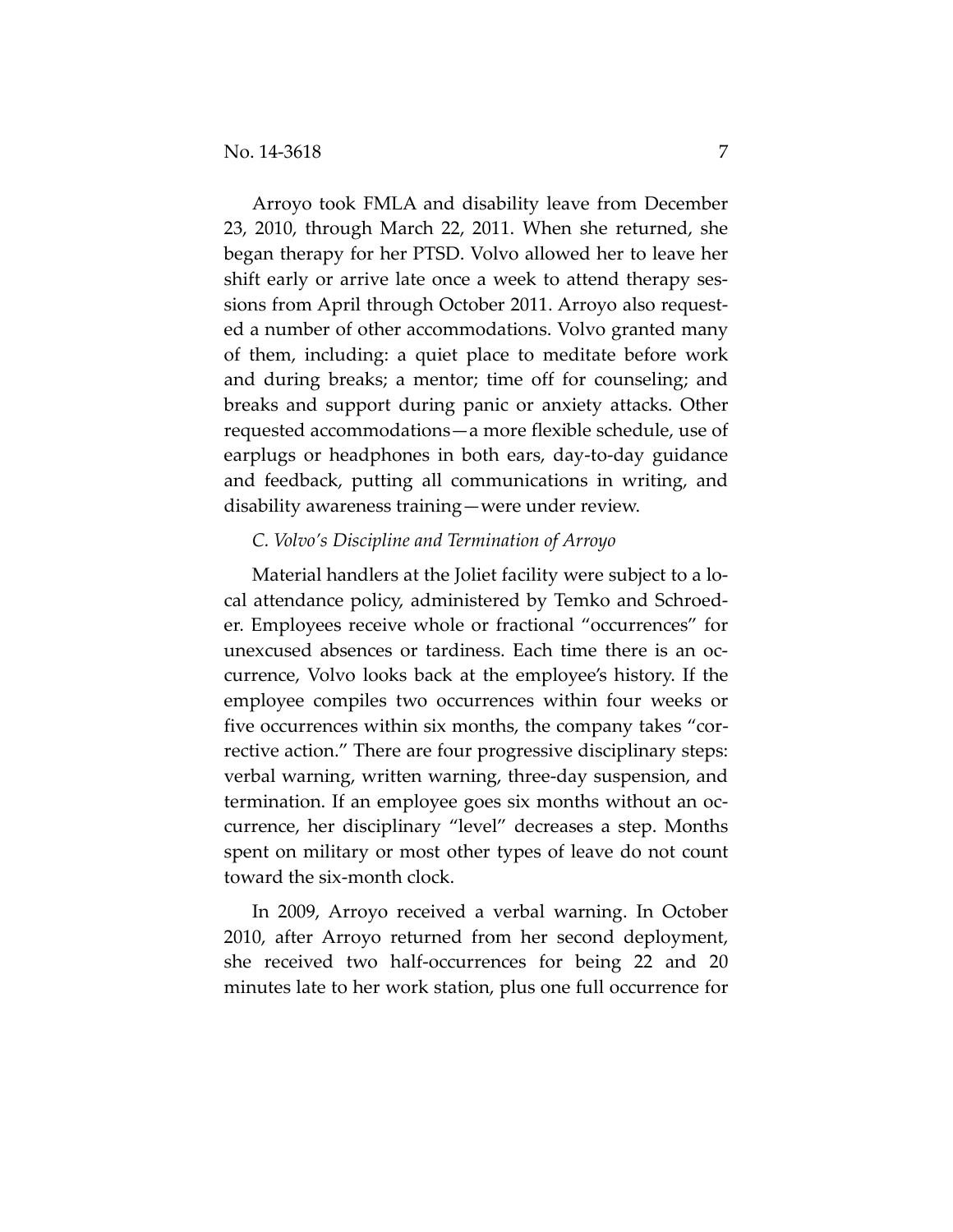missing a day of work. Therefore, on October 29, she received a verbal warning. That same day, she punched in one minute late, for which she received another half-occurrence. This triggered a formal written warning—the second disciplinary step. But Schroeder retracted that warning because Arroyo said she was unaware that there was no longer a two-minute grace period.

From the fall of 2010 to the fall of 2011, Arroyo continued to receive occurrences for tardiness, often of only a short duration. She was cited four times for being 1 minute late, once for being 2 minutes late, twice for being 5 minutes late, and once for being 10 minutes late. On August 31, 2011, Schroeder issued Arroyo a written warning (step two) for the period preceding August 19 and a suspension (step three) for the period up to August 20.

The next month, Arroyo filed an internal complaint requesting an investigation of Schroeder for disability-based harassment. Volvo assigned an investigator to the case, but Arroyo refused to answer any of her questions. One of Volvo's upper managers emailed Schroeder to reassure him, " $[P]$ lease do not be concerned about the investigation." Arroyo also filed a discrimination charge with the EEOC on September 13, 2011.

On October 10, 2011, Arroyo punched in one minute after her shift started. After another incident on October 31, Schroeder met with Arroyo to explain that her use of the meditation/relaxation room before work did not excuse her arriving late to her work station.

Arroyo started work late again on November 2 and 4 (the record does not reflect how late), so Schroeder issued both a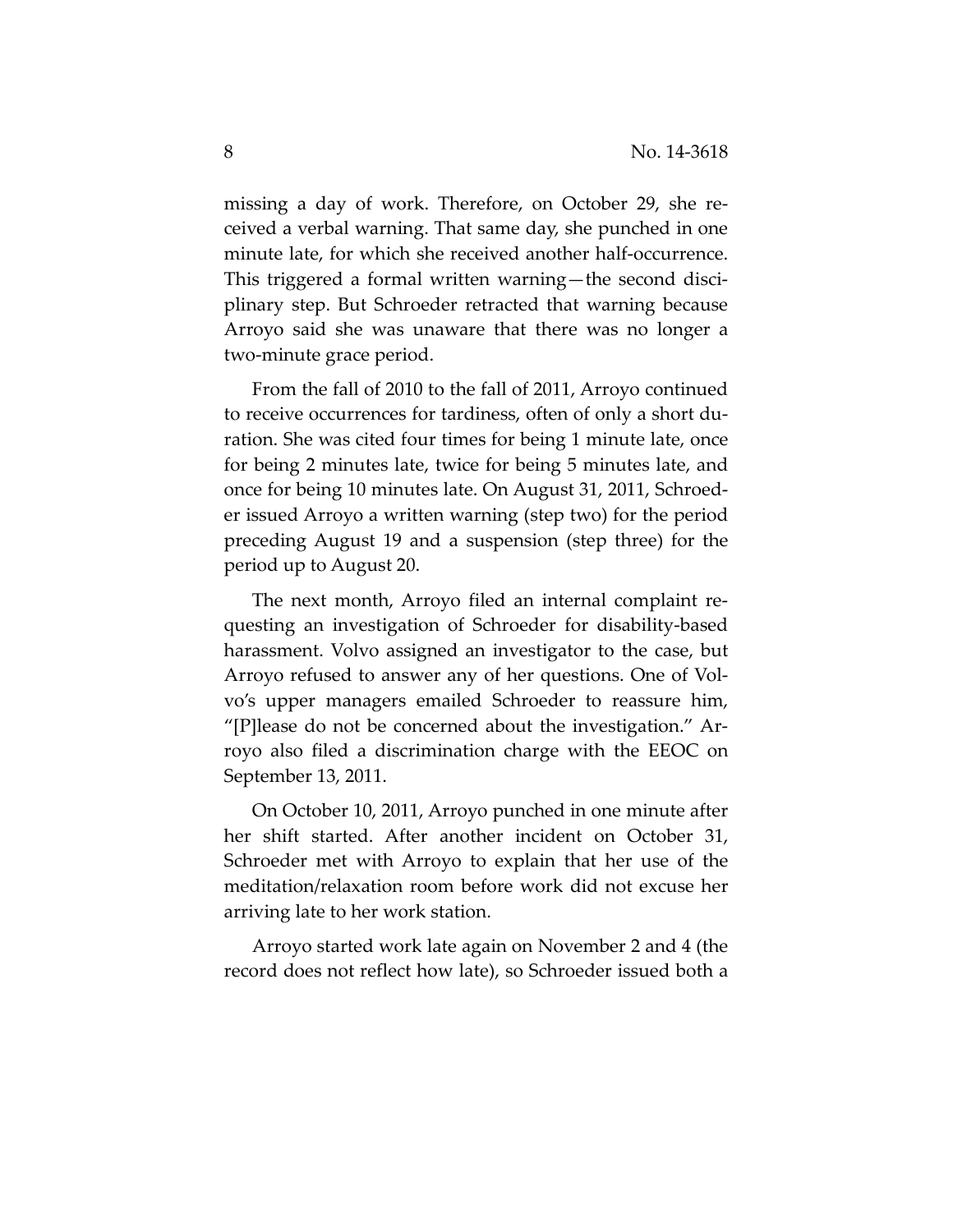verbal and a written warning. He and Temko then audited her attendance record and discovered that she had incurred five occurrences within six months. That brought Arroyo to the fourth step in the disciplinary process: termination. Volvo fired her.

Arroyo sued in the Northern District of Illinois. After discovery, Volvo moved for summary judgment, and the district court granted its motion in full. *Arroyo v. Volvo Grp. N. Am.*, *LLC, No. 12-cv-6859, 2014 U.S. Dist. LEXIS 138696 (N.D. Ill.* Sept. 30, 2014) ("*Arroyo I*"). Arroyo filed a Rule 59 motion to reconsider, which was denied. Arroyo timely appealed.

#### **II. ANALYSIS**

We review a district court's grant of summary judgment de novo. Adams v. Wal-Mart Stores, Inc., 324 F.3d 935, 938 (7th Cir. 2003). To obtain summary judgment, the movant must show that there is no genuine dispute as to any material fact and that he is entitled to judgment as a matter of law. Fed. R. Civ. P.  $56(a)$ .

# A. USERRA Discrimination Claim

USERRA prohibits employment discrimination against members of the armed services. It provides:

> A person who is a member of ... a uniformed service shall not be denied ... retention in employment, promotion, or any benefit of employment by an employer on the basis of that membership ....

38 U.S.C.  $\S$  4311(a). The statute provides further that such discrimination exists where the employee's service membership was "a motivating factor" in the employer's adverse action "unless the employer can prove that the action would have been taken in the absence of such membership." *Id.*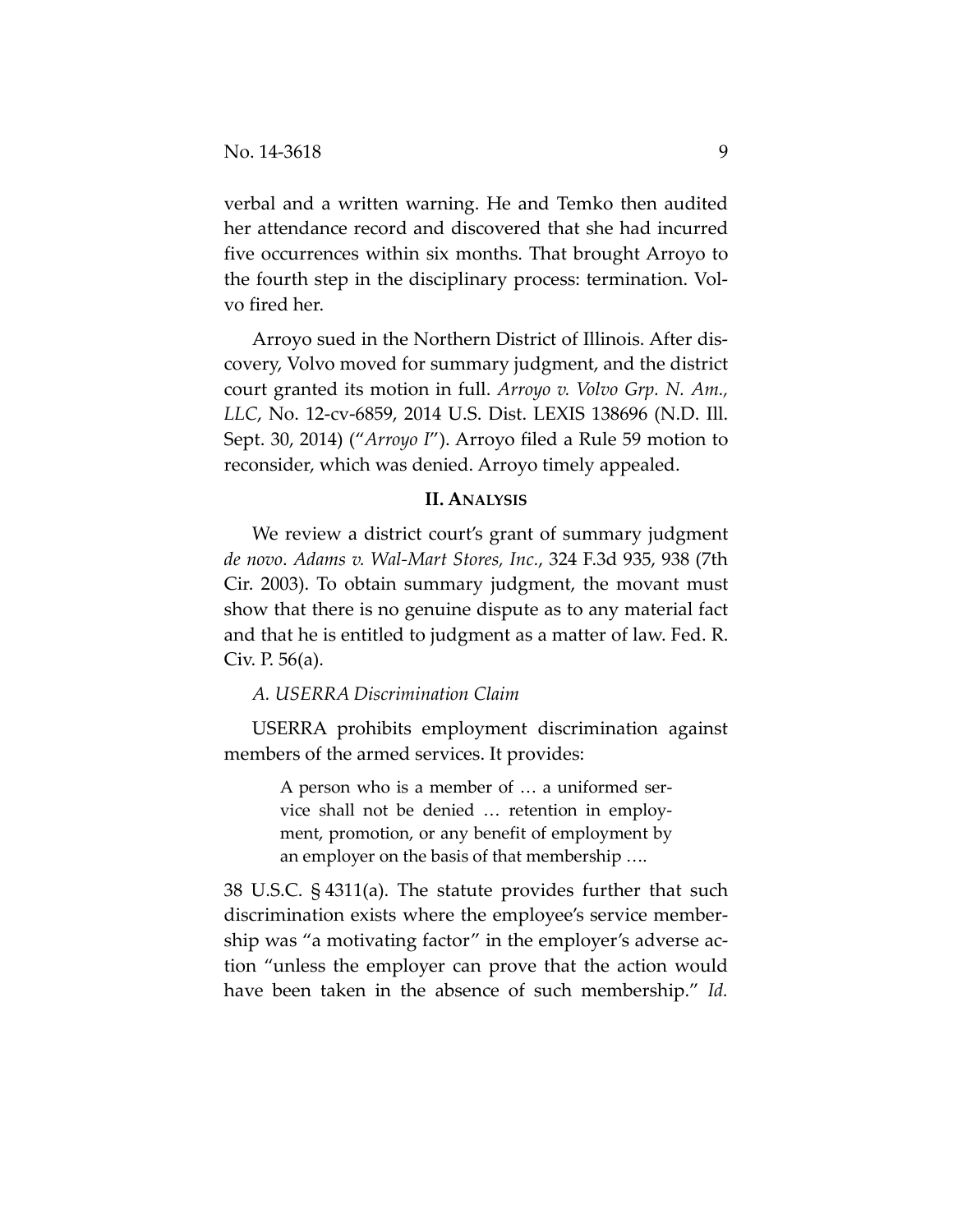$\S$  4311(c)(1). This provision creates a two-step burdenshifting scheme: (1) once a plaintiff makes out a *prima facie* case by showing that his membership was "a motivating factor,"  $(2)$  the burden shifts to the employer to prove that it would have taken the same action regardless. *Crews v. City of Mt. Vernon, 567 F.3d 860, 864 (7th Cir. 2009).* 

To meet the "motivating factor" standard, a plaintiff does not necessarily need a direct admission from the employer. She may rely instead on circumstantial evidence that creates a "convincing mosaic" from which a reasonable jury could infer discriminatory motive. *See Adams*, 324 F.3d at 939 (discussing the "convincing mosaic" route to proving discrimination); *Troupe v. May Dept. Stores Co.*, 20 F.3d 734, 736–37 (7th Cir. 1994) (same). Such evidence could include, for example, suspicious timing, statements, or behavior. In the aggregate, these individual pieces might be enough to prove or at least to create a genuine issue about—the employer's ill motive. See Hobgood v. Ill. Gaming Bd., 731 F.3d 635, 643–44 (7th Cir. 2013).

Obviously, Arroyo suffered an adverse action—she lost her job. The question is whether her military service was a motivating factor in Volvo's decision to fire her. The district court did not think so. It found that the emails merely " demonstrate an awareness of Plaintiff's rights as an active service member, as well as discussions about the company's rights and obligations." *Arroyo I* at \*35. Volvo was, in other words, simply trying to comply with the law.

We think this assessment underestimates the strength of the emails as support for Arroyo's case. Granted, Arroyo did a poor job of presenting her case to the district court. Her statement of undisputed facts under Local Rule 56.1 made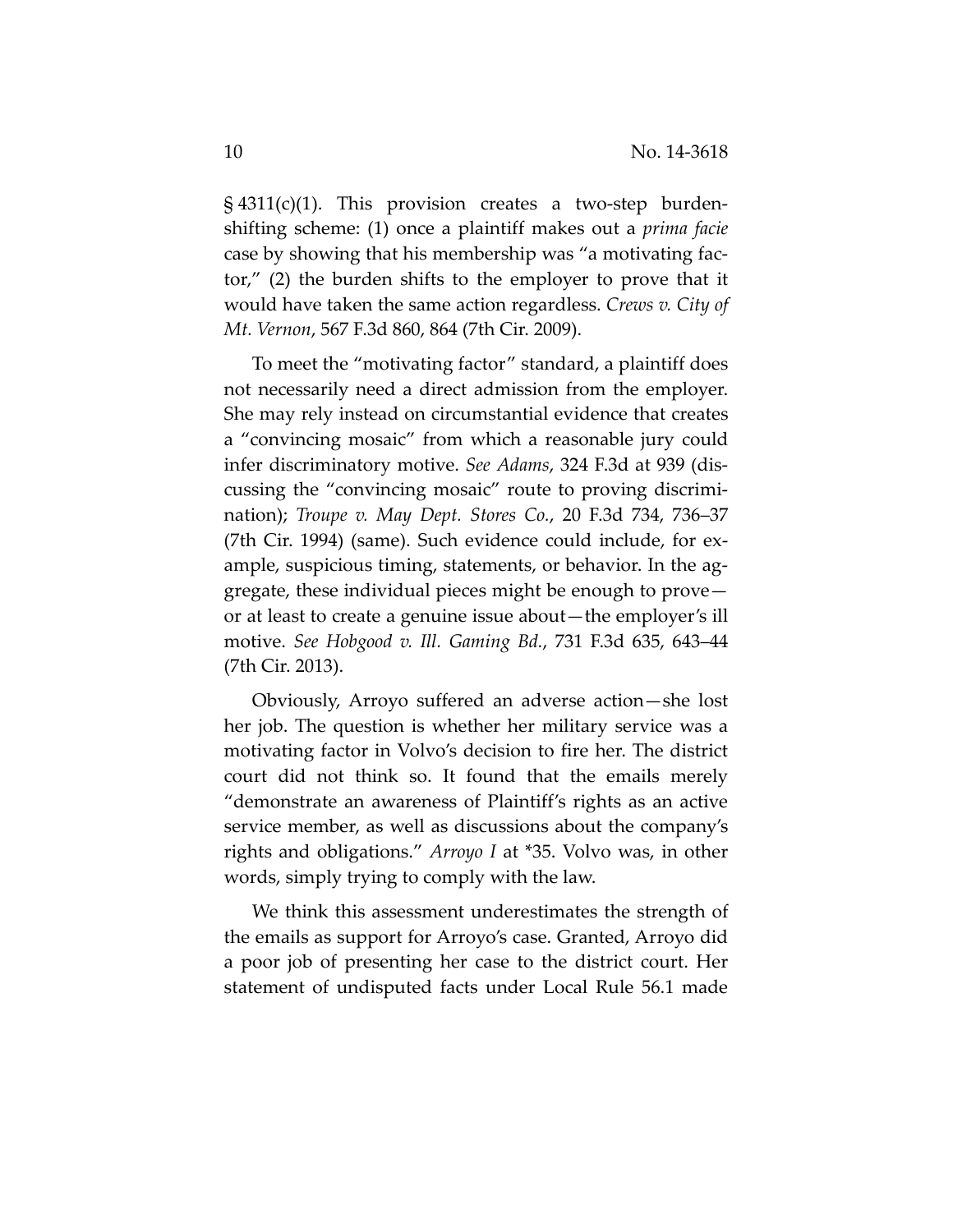only general, broad-brush statements about Volvo's discrimination, accompanied by bulk citations to the emails, affidavits, and other materials. As the district court noted, she "[did] not cite to any specific emails," and it is "not the Court's job to sift through the record to find the evidence." *Arroyo I* at \*34. Nevertheless, Arroyo did include the emails and other materials in the record, so we are free to consider them.<sup>1</sup> *See* Fed. R. Civ. P. 56(c)(3).

Taking all the evidence as a whole, a reasonable jury could infer that Volvo was motivated, at least in part, by anti-military animus toward Arroyo. There is evidence that from the beginning of her employment, her supervisors disliked the burden her frequent military leave placed on the company. They repeatedly discussed disciplining her and denied her rights, such as travel time, to which she was entitled. Some of the emails come close to a direct admission of management's frustration. For example, Schroeder discussed his "dilemma" of "disciplin[ing] a person for taking too" much time off for military reserve duty." He later reportedly told Arroyo that accommodating her orders placed an undue hardship on Volvo; Jarvis repeated the same sentiment. Temko complained about Arroyo's lack of communication while she was deployed in Iraq. A jury could understandably detect in these communications animus toward Arroyo's military service.

""""""""""""""""""""""""""""""""""""""""""""""""

<sup>&</sup>lt;sup>1</sup> Arroyo also recounted the emails, quoting many of them at length, in her Third Amended Complaint. Finally, she brought them to the district court's attention when she moved for reconsideration of the summary judgment decision.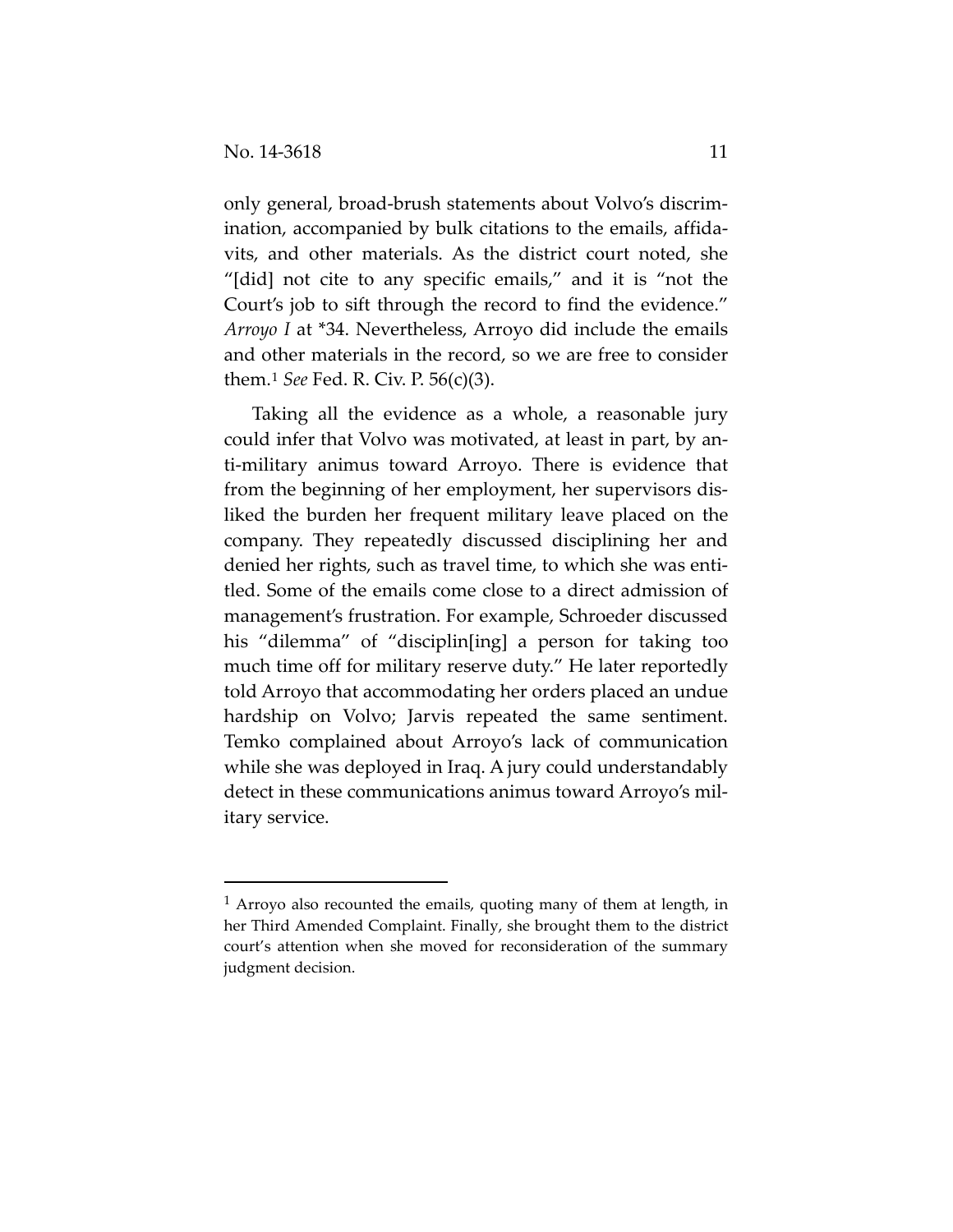Animus or frustration alone, however, does not support a claim of discrimination. It must have been linked, as a motivating factor, to an adverse employment action. 38 U.S.C. § 4311(c)(1); *Adams*, 324 F.3d at 939. Again, we think a jury could reasonably conclude that there was such a link here. The emails expressing management's frustration often transitioned directly to a discussion about disciplining Arroyo under the local attendance policy for her tardiness and absences. In the end, she was not disciplined directly for her military leave. But she was disciplined for other instances of tardiness, often of a relatively minor nature—one or only a few minutes late. A jury could infer from the evidence that Arroyo's punishment for such infractions was actually motivated by her supervisors' long-standing frustration about her frequent absences.

These facts distinguish Arroyo's case from cases where the employer demonstrated frustration but took no materially adverse action, *e.g.*, Breneisen v. Motorola, Inc., 512 F.3d 972, 981–82 (7th Cir. 2008), where the employer's negative comments were isolated and unconnected to the termination decision, e.g., Teruggi v. CIT Grp./Capital Fin., Inc., 709 F.3d 654, 656–57 (7th Cir. 2013), or where there were merely "[s]tray remarks by non-decisionmakers or by decisionmakers unrelated to the decision process," *Ezold v. Wolf, Block, Schorr & Solis-Cohen, 983 F.2d 509, 545 (3d Cir. 1992). In contrast to* these cases, Arroyo suffered adverse action (termination), the emails were arguably connected to the termination, and the complaining Volvo personnel were supervisors and decision-makers with power over her job.

It is true that Volvo granted Arroyo a considerable amount of military leave during her tenure at the company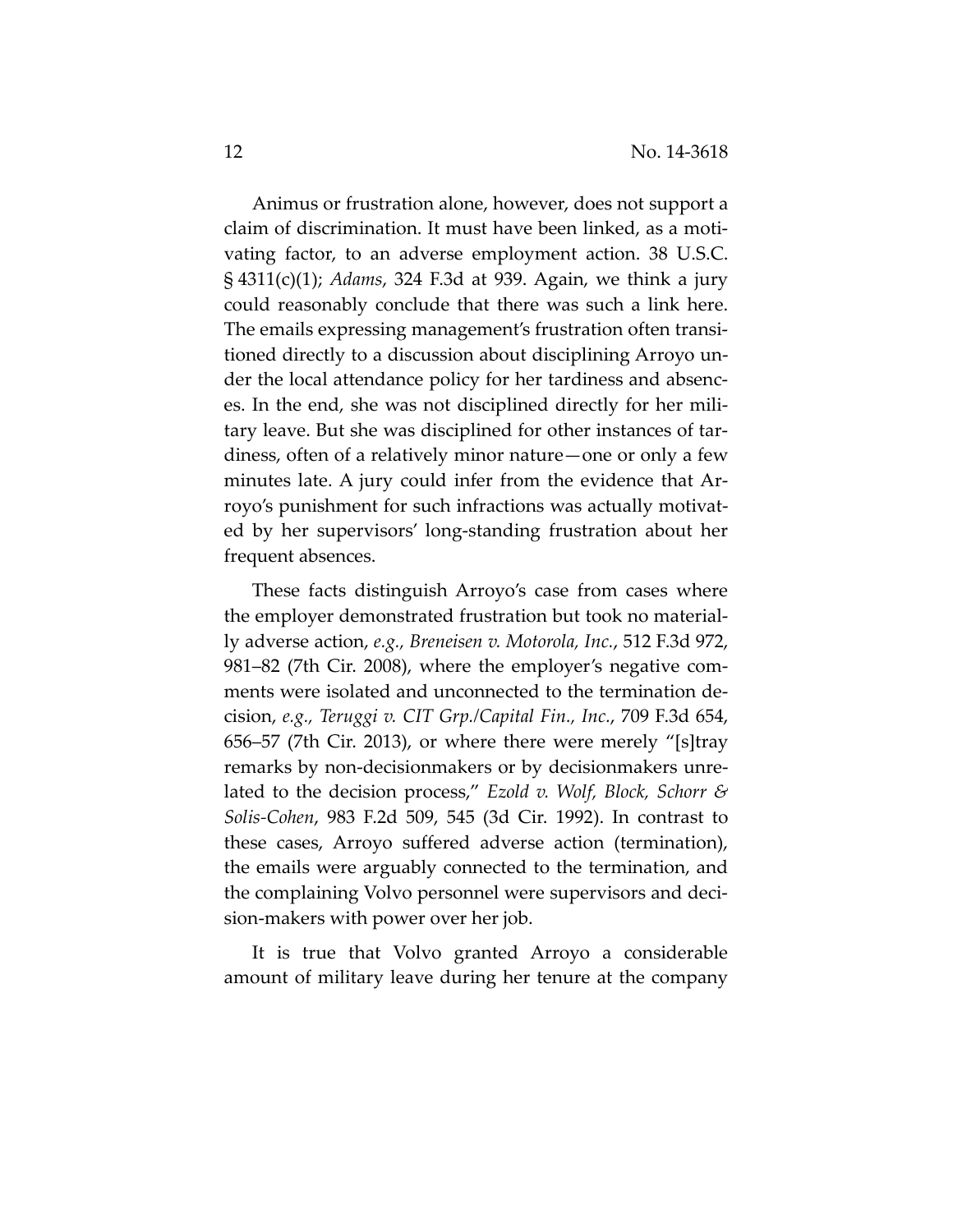and did not directly discipline her for those particular absences. That fact will likely support Volvo's arguments before a jury. But it does not negate an inference of discriminatory motive on summary judgment. See Maxfield v. Cintas *Corp. No. 2, 427 F.3d 544, 554 (8th Cir. 2005). Here, a jury* could reasonably conclude that Volvo "was looking for a" reason to discharge [Arroyo] because of the large number of absences from work due to [her] reserve status." *Id.* (reversing summary judgment on USERRA claims).

We conclude, then, that Arroyo presented sufficient evidence to make a *prima facie* case of USERRA discrimination. The burden therefore shifted to Volvo to show that it would have fired her even in the absence of her military service. 38 U.S.C.  $\S$  4311(c)(1). Volvo did not carry that burden; genuine issues of fact remain on this critical issue.

The district court emphasized that "Volvo's decision to" hold employees to a strict start time is within its discretion." *Arroyo I* at \*48–49. But that is the wrong standard. Even if Arroyo's tardiness was a "fireable offense ... that is only the beginning of the analysis." *Velazquez-Garcia v. Horizon Lines of Puerto Rico, Inc., 473 F.3d 11, 20 (1st Cir. 2007) (reversing* summary judgment on USERRA claims). Instead, Volvo must prove that it would have fired Arroyo regardless of her military service. *Id.* 

Volvo points out that it disciplined five other employees, and not just Arroyo, for being between one and ten minutes late to work. But Volvo only contends that one of them, Victor Jackson, was disciplined and fired. Arroyo counters that Volvo did not enforce its policy so rigorously against other employees. Volvo has not conclusively established that it necessarily would have terminated Arroyo for her tardiness.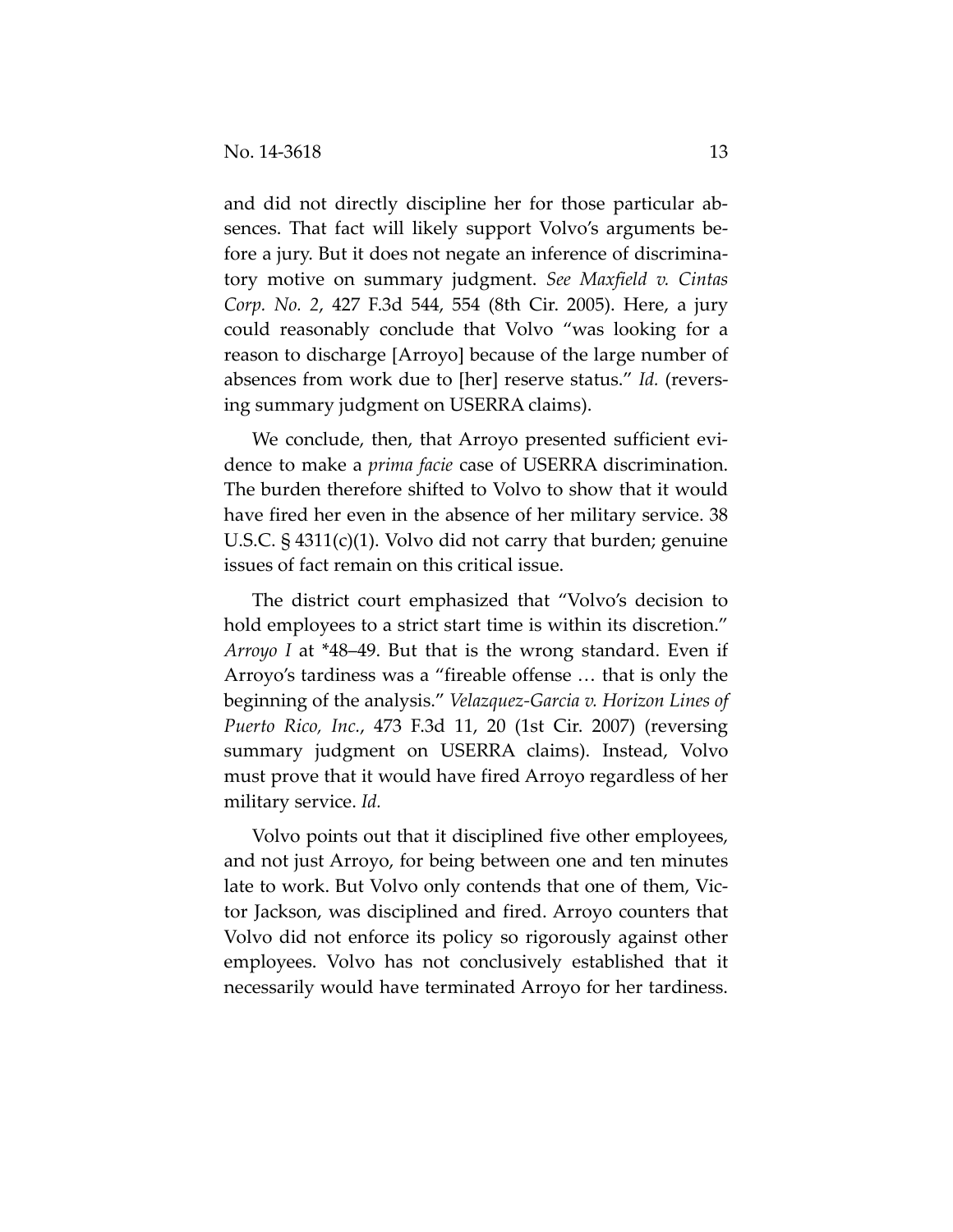There is sufficient doubt on this issue to make it a jury question.

For these reasons, Volvo is not entitled to summary judgment on Arroyo's discrimination claim under USERRA.

## *B.0ADA0Discrimination0Claim*

""""""""""""""""""""""""""""""""""""""""""""""""

The ADA prohibits employers from discriminating against their employees "on the basis of disability." 42 U.S.C.  $\S$  12112(a). To establish a violation of the ADA, an employee must show "1) that she is disabled; 2) that she is otherwise qualified to perform the essential functions of the job with or without reasonable accommodation; and 3) that the employer took an adverse job action against her because of her disability...." *Winsley v. Cook Cty.*, 563 F.3d 598, 603 (7th Cir. 2009). An employee can prove discrimination either "directly" through admissions or circumstantial evidence, *Troupe*, 20 F.3d at 736–37, or "indirectly" through the familiar burden-shifting scheme of *McDonnell Douglas Corp. v. Green*, 411 U.S. 792 (1973). Arroyo proceeds under the direct route.<sup>2</sup>

The ADA claim presents a closer call than the USERRA claim for two reasons. First, the ADA standard is more exacting for Arroyo: she must prove that her PTSD was a "but" for" cause of her discipline and termination. Serwatka v. *Rockwell Automation, Inc.,* 591 F.3d 957, 962 (7th Cir. 2010).<sup>3</sup>

 $2$  To the extent Arroyo also attempts to satisfy the indirect method, her claim fails, as the district court correctly concluded. *Arroyo I* at \*36–45.

 $3$  It is an open question whether the 2008 amendments to the ADA, which changed the operative causation language from "because of" to "on the basis of," altered the substantive standard. See Serwatka, 591 F.3d at 962 n.1; *Silk v. Bd. of Trustees, 795 F.3d 698, \*12–14 (7th Cir. 2015). The* (continued…)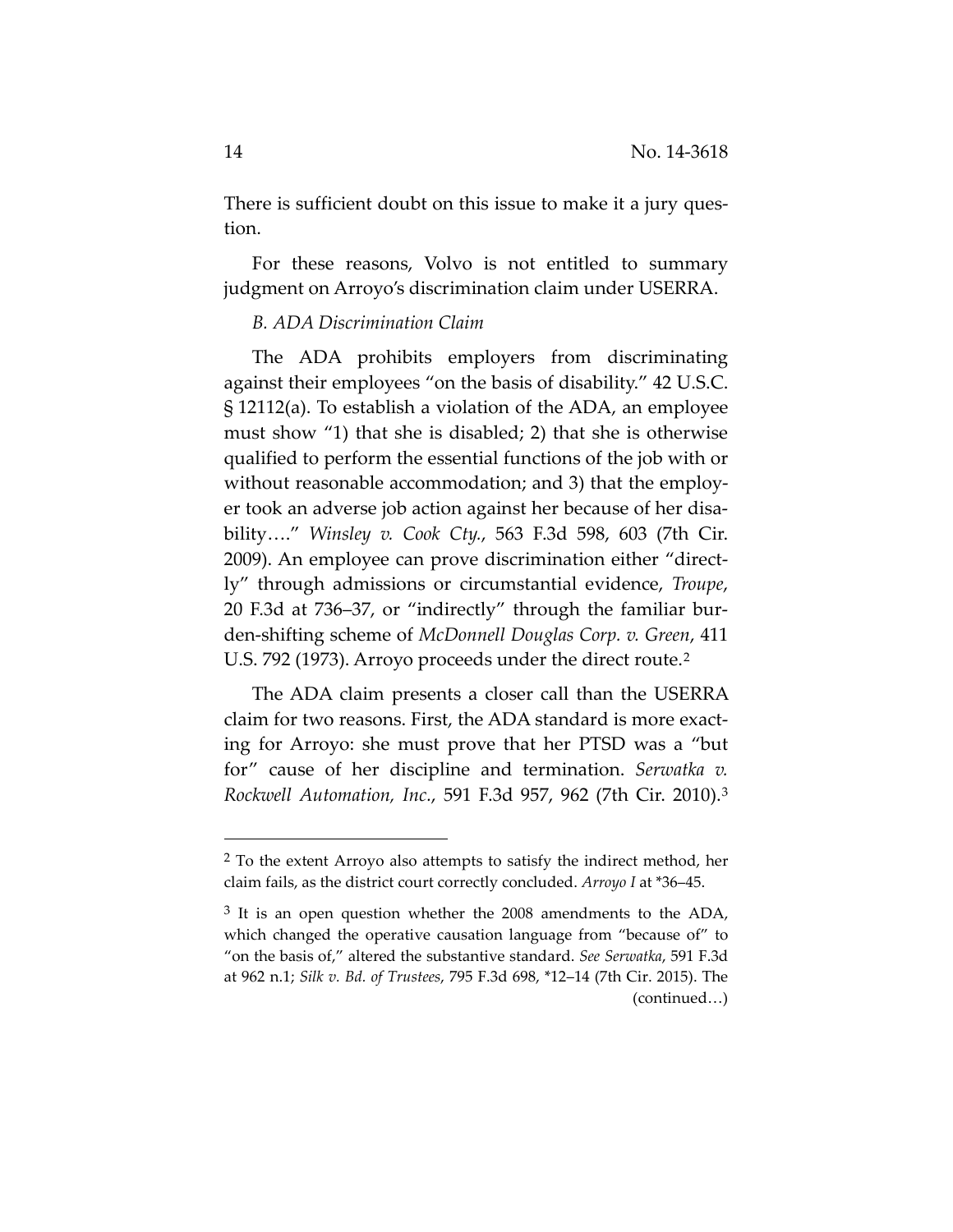Second, there is less evidence of animus toward Arroyo's PTSD than there is concerning her military service.

Nevertheless, we think the evidence is sufficient to convince a reasonable jury that Arroyo was the victim of disability discrimination. Internal emails indicate that Volvo management considered disciplining Arroyo for her absences while she was in the hospital in December 2010, even though she emailed Schroeder to tell him about her condition. Another one of her supervisors, Sherrie Jankowski, joked about Arroyo's absence, writing that she heard rumors Arroyo was actually vacationing in Hawaii. A few weeks earlier, Jankowski had complained to Schroeder that Arroyo was "really becoming a pain with all this." This is enough for a jury to find discriminatory motive.

There is also enough to support a finding of "but for" causation. Management's expressions of frustration about Arroyo's military absences goes back to the beginning of her employment in 2005, but it was not until she returned from her second deployment in the fall of 2010 that Volvo began implementing the series of disciplinary steps that led to her termination. That timing coincides with the onset and diagnosis of Arroyo's PTSD. This kind of suspicious timing can support an inference of discrimination. *Hobgood*, 731 F.3d at 643–44.

We therefore conclude that summary judgment was also improper on Arroyo's ADA discrimination claim.

""""""""""""""""""""""""""""""""""""""""""""""""""""""""""""""""""""""""""""""""""""""""""""""""""""""""""""

<sup>(…</sup>continued)

issue was not briefed by the parties, and the answer would not affect the outcome here in any case, so we need not resolve this issue.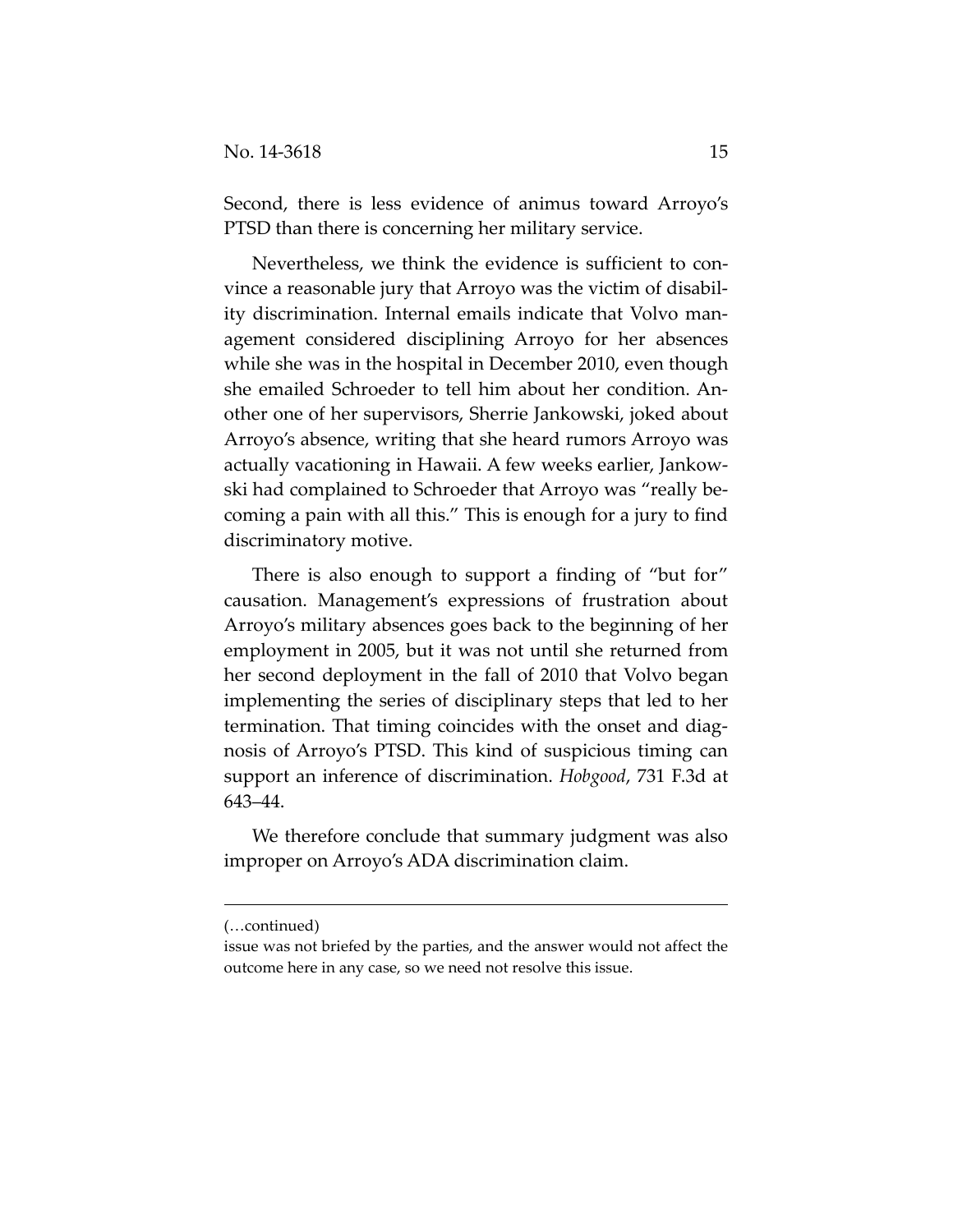#### *C.0Remaining0Claims*

On Arroyo's remaining claims, however, we agree with the district court's ruling and have little to add to its analysis. To recap briefly: Arroyo's retaliation claim fails because the statutorily protected activity in which she engaged—her internal complaint, EEOC complaint, and accommodation requests in 2011—all came after Volvo began disciplining her for her tardiness. Arroyo has not offered sufficient evidence of a causal link between her protected activity and the adverse employment actions.

Arroyo's failure-to-accommodate claim fails because the undisputed evidence shows that Volvo made numerous accommodations so that she could fulfill her military duties and cope with her PTSD (even if, as she claims, the company did so grudgingly). Volvo was also in the process of considering other requests and investigating Arroyo's complaints through an interactive process. But Arroyo was less than cooperative; for example, she refused to meet with the HR representative assigned to her case. On these facts, we perceive no genuine issue of material fact regarding the adequacy of Volvo's accommodations.

Finally, Volvo's actions, while perhaps discriminatory (that is for a jury to decide), did not rise to the level of "extreme and outrageous" under Illinois law. See Welsh v. Com*monwealth Edison Co., 713 N.E.2d 679, 684 (Ill. App. Ct. 1999)* (" $\text{[I]}$ n the absence of conduct calculated to coerce an employee to do something illegal, courts have generally declined to find an employer's retaliatory conduct sufficiently extreme and outrageous as to give rise to an action for intentional infliction of emotional distress."). Arroyo's claim for intentional infliction of emotional distress therefore fails.